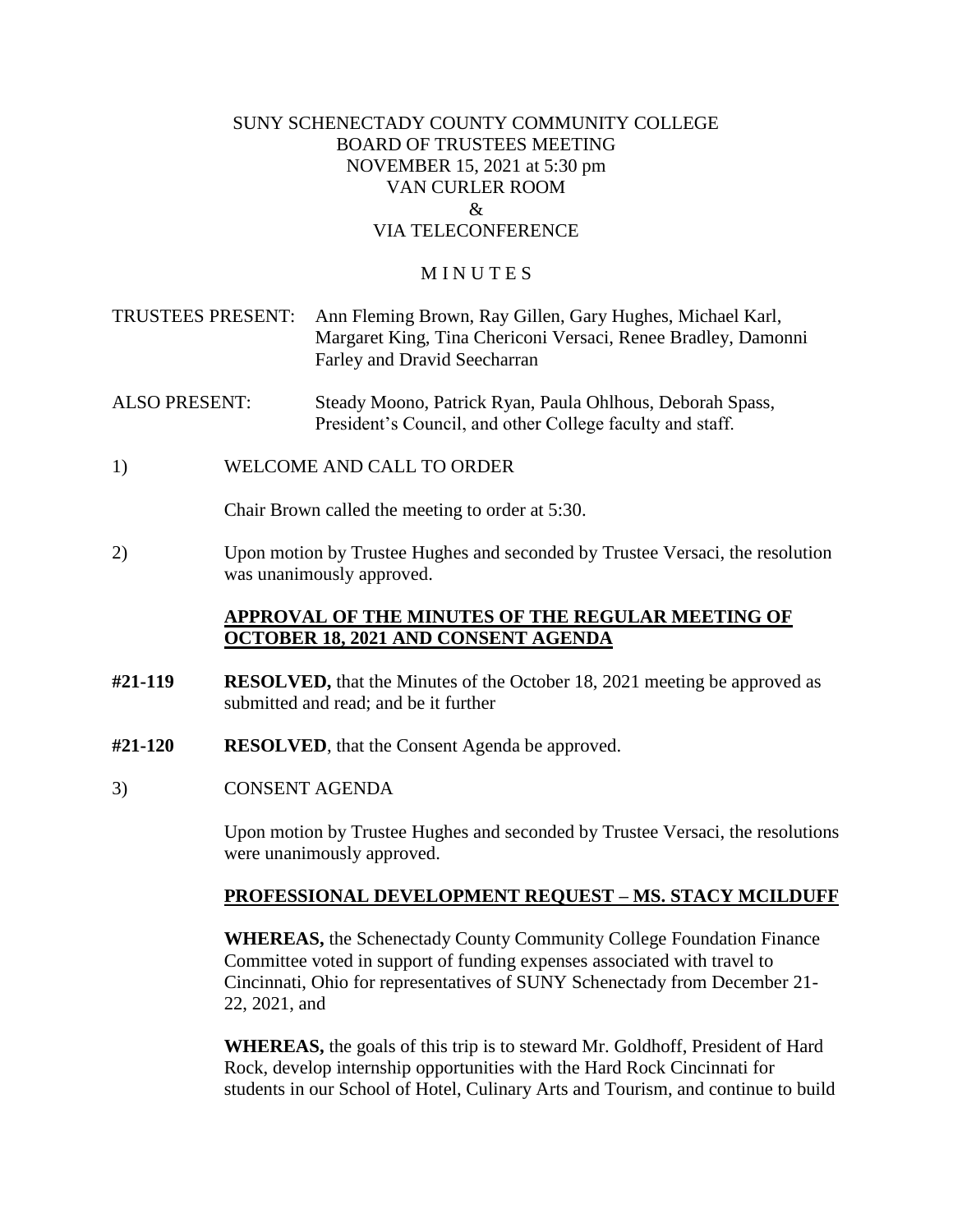the relationship to strengthen and garner future financial support.

**#21-120A RESOLVED,** that the Board of Trustees hereby approves Ms. Stacy McIlduff, Vice President of Development and External Affairs, to travel to Ohio from December 21, 2021-December 22, 2021, at a cost not to exceed \$1,000, funded by the Foundation.

# **PROFESSIONAL DEVELOPMENT REQUEST – MS. ANN FLEMING BROWN**

**#21-120B RESOLVED,** that the Board of Trustees hereby approves the following professional development request in accordance with the policies and procedures of the College:

> Trustee, Ms. Ann Fleming Brown to attend the Association of Community College Trustees (ACCT) National Legislative Summit, February 6 – February 9, 2022, in Washington, DC at a cost not to exceed [\\$2,400.00](https://2,400.00).

### **PROFESSIONAL DEVELOPMENT REQUEST – MR. MICHAEL KARL**

**#21-120C RESOLVED,** that the Board of Trustees hereby approves the following professional development request in accordance with the policies and procedures of the College:

> Trustee, Mr. Michael Karl to attend the Association of Community College Trustees (ACCT) National Legislative Summit, February 6 – February 9, 2022, in Washington, DC at a cost not to exceed \$[2,400.00.](https://2,400.00)

# **PROFESSIONAL DEVELOPMENT REQUEST – MS. PAULA OHLHOUS**

**#21-120D RESOLVED,** that the Board of Trustees hereby approves the following professional development request in accordance with the policies and procedures of the College:

> Chief of Staff, Ms. Paula Ohlhous to attend the Association of Community College Trustees (ACCT) National Legislative Summit, February 6 – February 9, 2022, in Washington, DC at a cost not to exceed [\\$2,425.00](https://2,425.00).

# **PROFESSIONAL DEVELOPMENT REQUEST – DR. STEADY MOONO**

**#21-120E RESOLVED,** that the Board of Trustees hereby approves the following professional development request in accordance with the policies and procedures of the College:

> President, Dr. Steady Moono to attend the Association of Community College Trustees (ACCT) National Legislative Summit, February 6 – February 9, 2022, in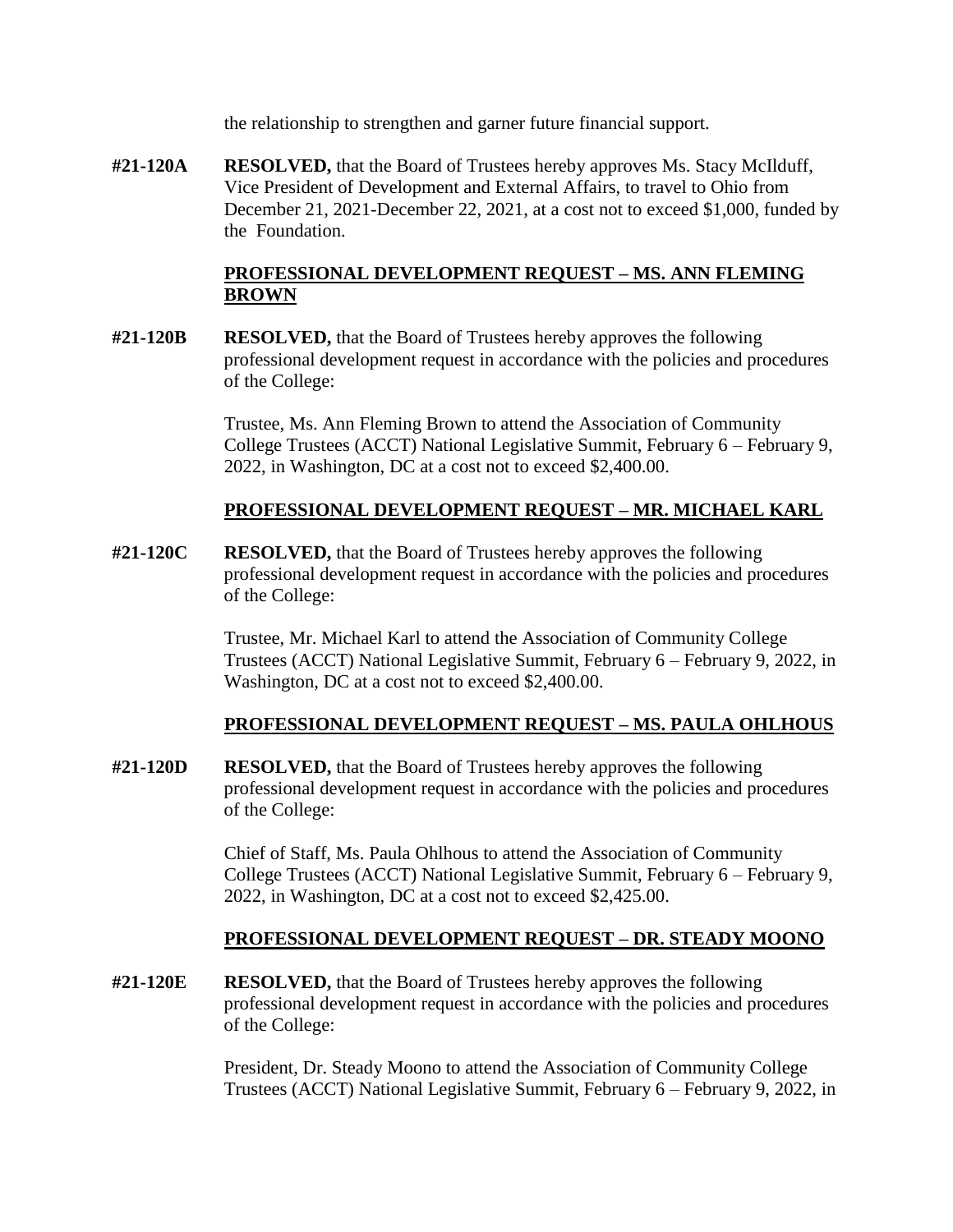Washington, DC at a cost not to exceed \$[2,400.00.](https://2,400.00)

## 4) REPORT OF THE CHAIR

Trustee Versaci provided a report on the Foundation.

- The Foundation will be assisting the Food Pantry in providing Thanksgiving meals to students. Our thanks to Sunmark Charitable Community Foundation and alumna Joan Dembinski for sponsoring the effort, which will help us to prepare (200) meal kits for students.
- A new scholarship was set up this month called the "Super Mom Scholarship." It was a \$7,500 multi-year commitment that will support a single mom with her studies at SUNY Schenectady each year for the next five years.
- The Foundation submitted five (5) grants this month and we anticipate hearing back about several of these in the coming weeks.
- Foundation is gearing up for end of the year fundraising!

As part of the annual process, it is time for the President's Evaluation. Each Trustee was provided an evaluation form, the 2020-2021 President's Annual Evaluation, as a guide, and the 2020-2021 Annual Report. These are due back to Chair Brown by January  $17<sup>th</sup>$ .

Upon motion by Trustee Hughes and seconded by Trustee Seecharran, the resolution was unanimously approved.

#### **APPROVAL OF 2021-2022 GOALS - OFFICE OF THE PRESIDENT**

**WHEREAS,** the Guidelines for the College Presidential Reappointment Review Process states that "the President will outline in writing his/her goals and objectives for the College for the ensuing school year and submit same to the Board for its approval"; and

**WHEREAS,** the President of the College has submitted his goals to the Board of Trustees in accordance with the aforesaid Guidelines; and

 **WHEREAS,** the Board of Trustees has reviewed and concurs with these goals; it is hereby

**#21-121 RESOLVED,** that the Board of Trustees hereby approves the 2020-2021 Goals submitted by the President of the College, as listed in the copy attached hereto.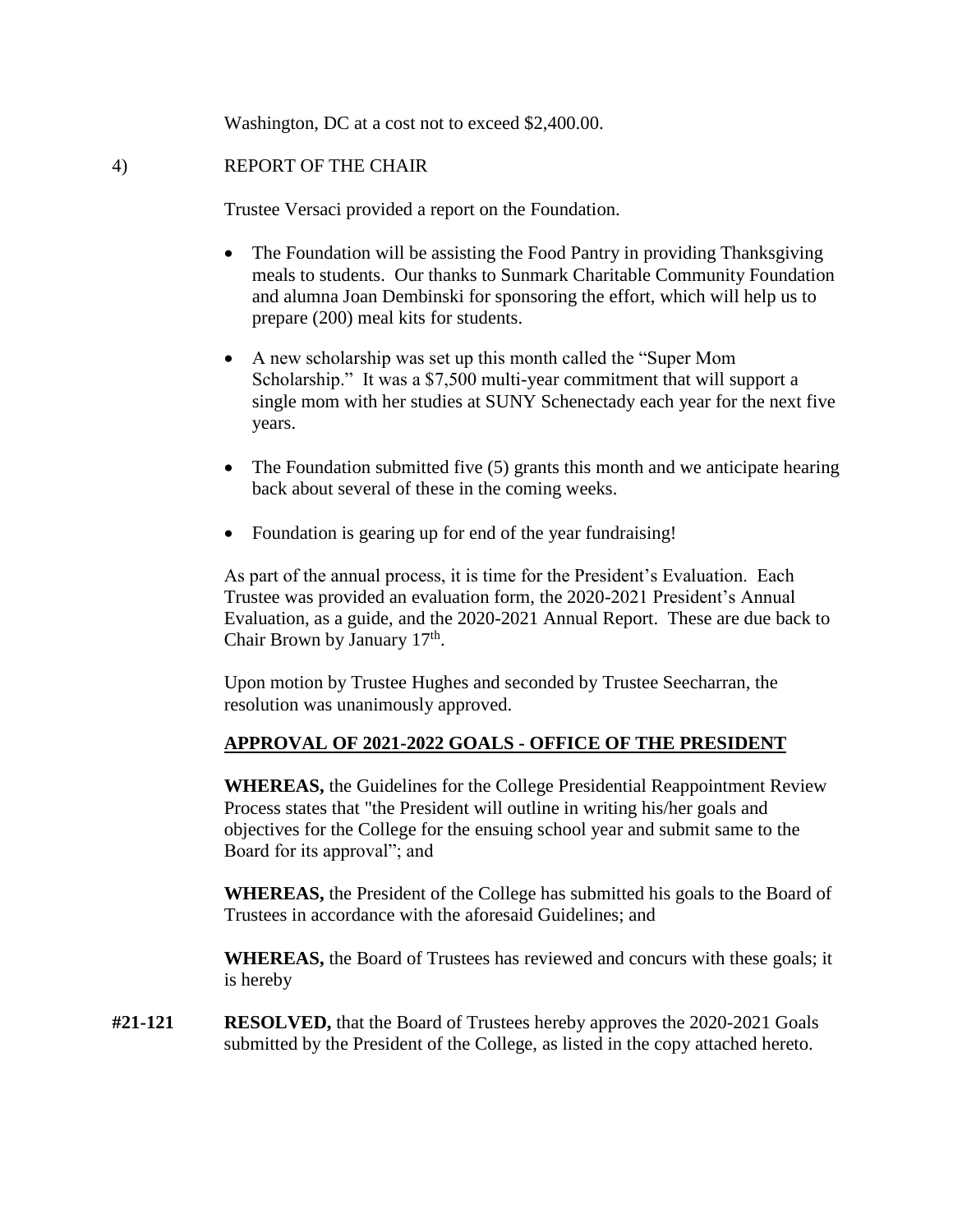5) Upon motion by Trustee Hughes and seconded by Trustee Karl, the resolution was unanimously approved.

### **APPROVAL FOR THE KEY BANK N.A. WARRANTS #5 THROUGH #10**

**WHEREAS,** the Treasurer has reviewed Key Bank N.A. Warrants #5 through #10 and recommends payment of same, it is hereby

**#21-122 RESOLVED,** that Key Bank N.A. Warrants #5 through #10 be hereby approved for payment.

> Upon motion by Trustee King and seconded by Trustee Seecharran, the resolution was unanimously approved.

# **APPROVAL OF THE REPORT OF REVENUES AND EXPENDITURES FOR THE PERIOD ENDING OCTOBER 31, 2021**

**WHEREAS,** the Board has received the Report of Revenues and Expenditures for the period ending October 31, 2021, as prepared by the Office of the Vice President of Administration in advance of the meeting, it is hereby

- **#21-123 RESOLVED,** that the Report of Revenues and Expenditures for the period ending October 31, 2021, be accepted as received.
- 6) In addition to hearing the President's Report, Dr. David Clickner, Vice President for Strategic Initiatives and Planning, provided an enrollment update. Total enrollment is at 3,811 which includes FT and PT students. With the constant outreach to students by Advisors, Success Coaches, Admissions and Financial Aid, our enrollment efforts are in place and are continuing to improve. For example, Duanesburg High School seniors receive instant admission to SUNY Schenectady, and plan to reach out to other schools as well.

We are reaching out internationally to provide international students the opportunity to study at SUNY Schenectady.

Additionally, Dr. Clickner provided a Strategic Plan update.

See attached full report: President's Report – [November 2021 \(sunysccc.edu\)](https://sunysccc.edu/PDF/About%20SCCC/CollegeLeadershipVision/PresidentsReport_11-2021.pdf) 

7) Upon motion by Trustee Versaci and seconded by Trustee King, the resolution was unanimously approved.

# **APPROVAL OF A TITLE TO BE ADDED TO THE COLLEGE'S PROFESSIONAL SERVICE LISTING**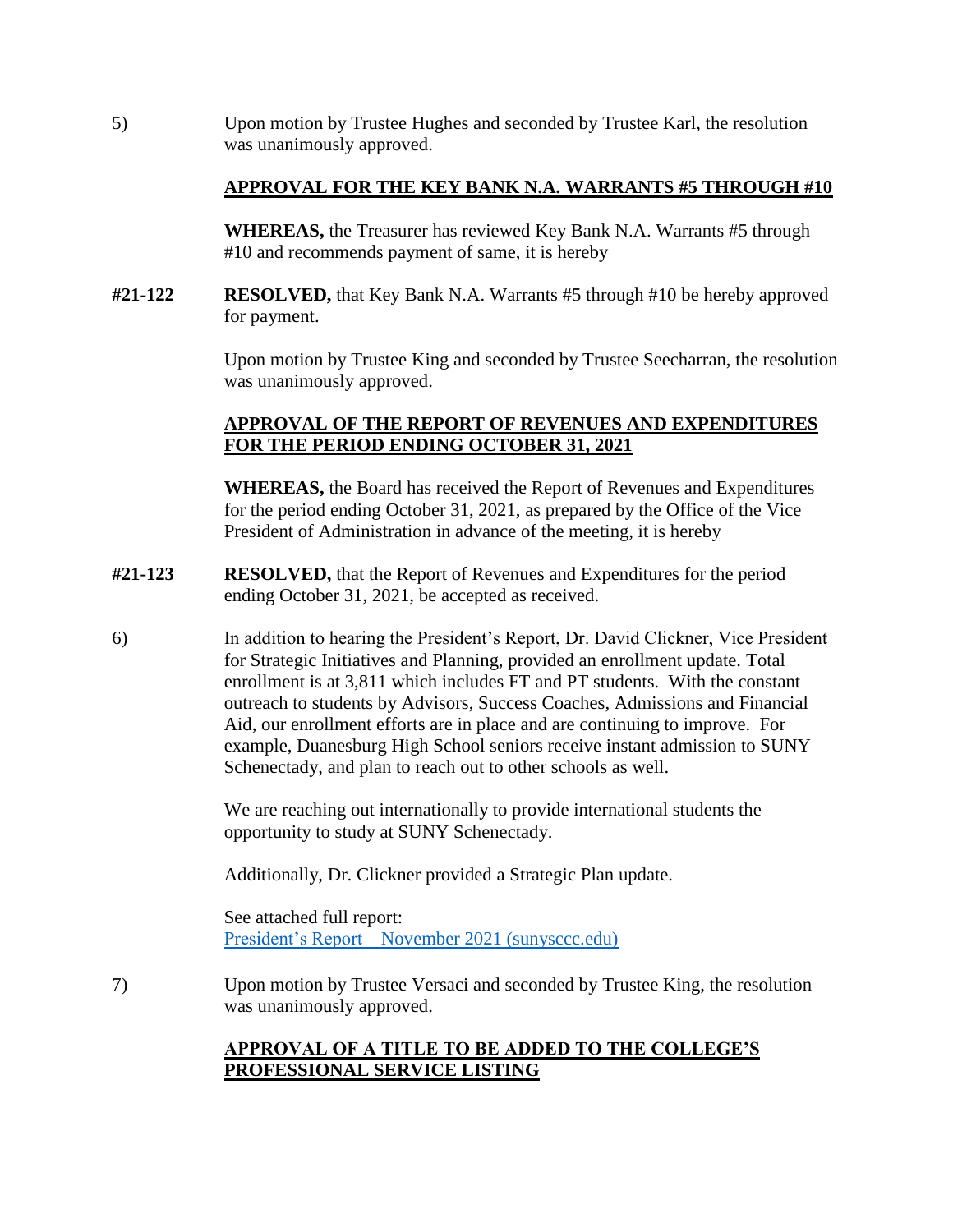**WHEREAS,** the College President has recommended the new title listed below be included in the College's Professional Services Listing; and therefore be it

 Service Listing for SUNY Schenectady effective immediately. **#21-124 RESOLVED,** that the President be authorized to submit the following title to the Chancellor of the State University of New York for inclusion in the Professional

Executive Director of Marketing and Public Relations

### 8) PERSONNEL

Upon motion by Trustee Hughes and seconded by Trustee Seecharran, the resolution was unanimously approved

## **RESOLUTION TO APPOINT MS. KAREN TANSKI AS EXECUTIVE DIRECTOR OF MARKETING AND PUBLIC RELATIONS**

**WHEREAS,** it has been recommended that Karen Tanski be appointed as Executive Director of Marketing and Public Relations, for the period December 20, 2021 through August 31, 2022; and

**WHEREAS,** the President has concurred with said recommendation, it is hereby

**#21-125 RESOLVED,** that Ms. Karen Tanski be awarded an appointment as Executive Director of Marketing and Public Relations at a prorated annual salary of \$85,000 for the period December 20, 2021 through August 31, 2022. This appointment is consistent with the terms and conditions of employment set forth in the Personnel Policies of the Board of Trustees.

> Upon motion by Trustee King and seconded by Trustee Hughes, the resolution was unanimously approved.

# **RESOLUTION TO APPOINT MS. SARAH BOINK AS STEWARDSHIP OFFICER**

**WHEREAS,** it has been recommended that Ms. Sarah Boink be appointed as Stewardship Officer, for the period November 16, 2021 through August 31, 2022; and

**WHEREAS,** the President has concurred with said recommendation, it is hereby

**#21-126 RESOLVED,** that Ms. Sarah Boink be awarded an appointment as Stewardship Officer at a prorated annual salary of \$55,000 for the period November 16, 2021 through August 31, 2022. This appointment is funded by the Foundation and is consistent with the terms and conditions of employment set forth in the Personnel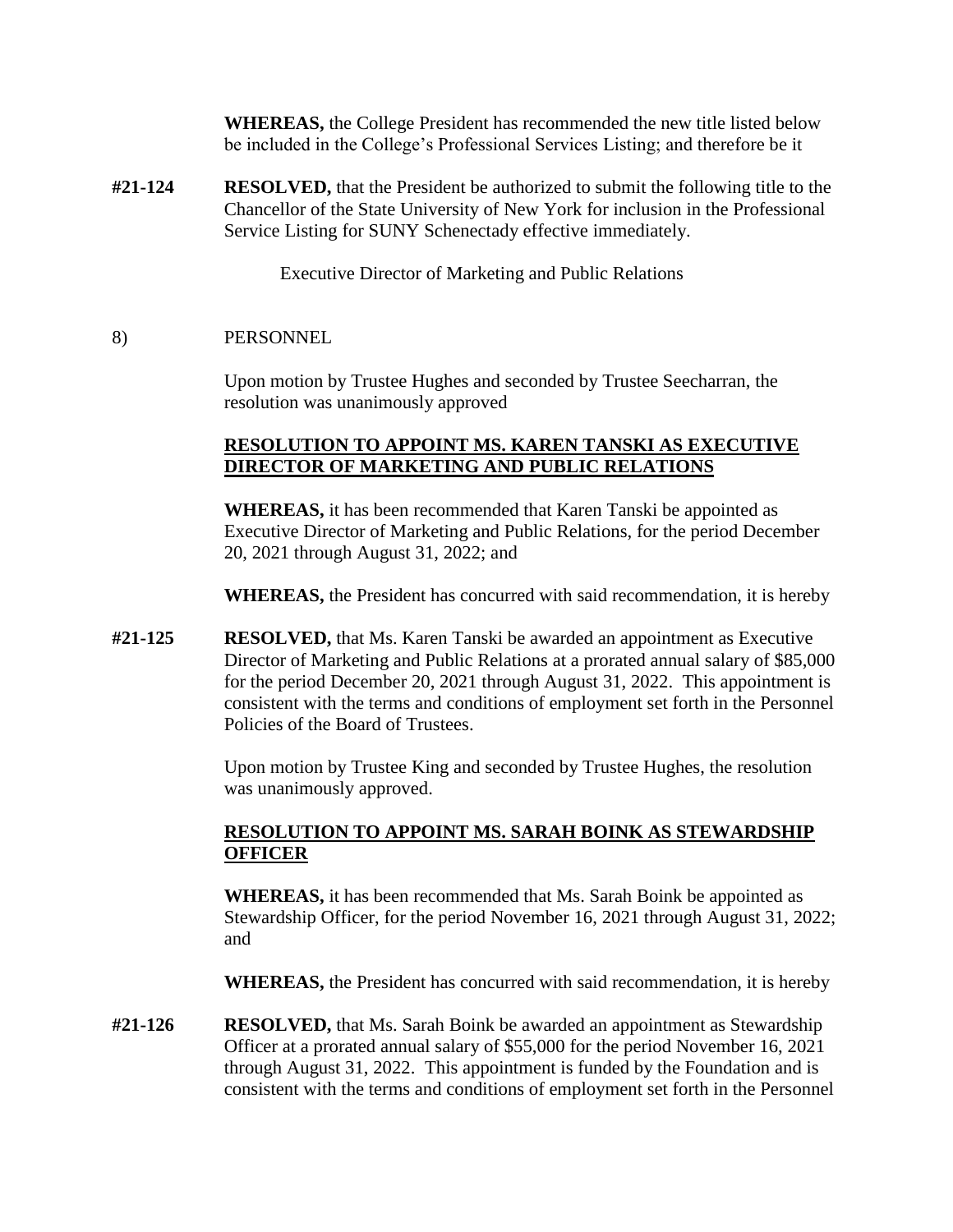Policies of the Board of Trustees and 2.2 Temporary, Grant-Supported Staff Positions and Temporary Assignments.

Upon motion by Trustee Seecharran and seconded by Trustee Hughes, the resolution was unanimously approved.

# **RESOLUTION TO APPOINT MS. JAIMEE KING AS ASSOCIATE EXECUTIVE DIRECTOR OF SCHENECTADY COLLEGE AND CAREER OUTREACH CENTER (SCCOC)**

**WHEREAS,** it has been recommended that Ms. Jaimee King be appointed as Associate Executive Director of SCCOC, for the period November 16, 2021 through June 30, 2022; and

**WHEREAS,** the President has concurred with said recommendation, it is hereby

**#21-127 RESOLVED,** that Ms. Jaimee King be awarded an appointment as Associate Executive Director of SCCOC at a prorated annual salary of \$60,000 for the period November 16, 2021 through June 30, 2022. This is a grant funded appointment and is consistent with the terms and conditions of employment set forth in the Personnel Policies of the Board of Trustees and 2.2 Temporary, Grant-Supported Staff Positions and Temporary Assignments.

> Upon motion by Trustee Hughes and seconded by Seecharran, the resolution was unanimously approved.

# **RESOLUTION TO APPOINT MS. TONIA THOMAS AS OUTREACH ADVISOR FOR SCHENECTADY COLLEGE AND CAREER OUTREACH CENTER (SCCOC)**

**WHEREAS,** it has been recommended that Ms. Tonia Thomas be appointed as Outreach Advisor for SCCOC, for the period November 16, 2021 through June 30, 2022; and

**WHEREAS,** the President has concurred with said recommendation, it is hereby

**#21-128 RESOLVED,** that Ms. Tonia Thomas be awarded an appointment as Outreach Advisor for SCCOC at a prorated annual salary of \$45,000 for the period November 16, 2021 through June 30, 2022. This is a grant funded appointment and is consistent with the terms and conditions of employment set forth in the Personnel Policies of the Board of Trustees and 2.2 Temporary, Grant-Supported Staff Positions and Temporary Assignments.

> Upon motion by Trustee Hughes and seconded by Trustee King, the resolution was approved, with an abstention from Damonni Farley.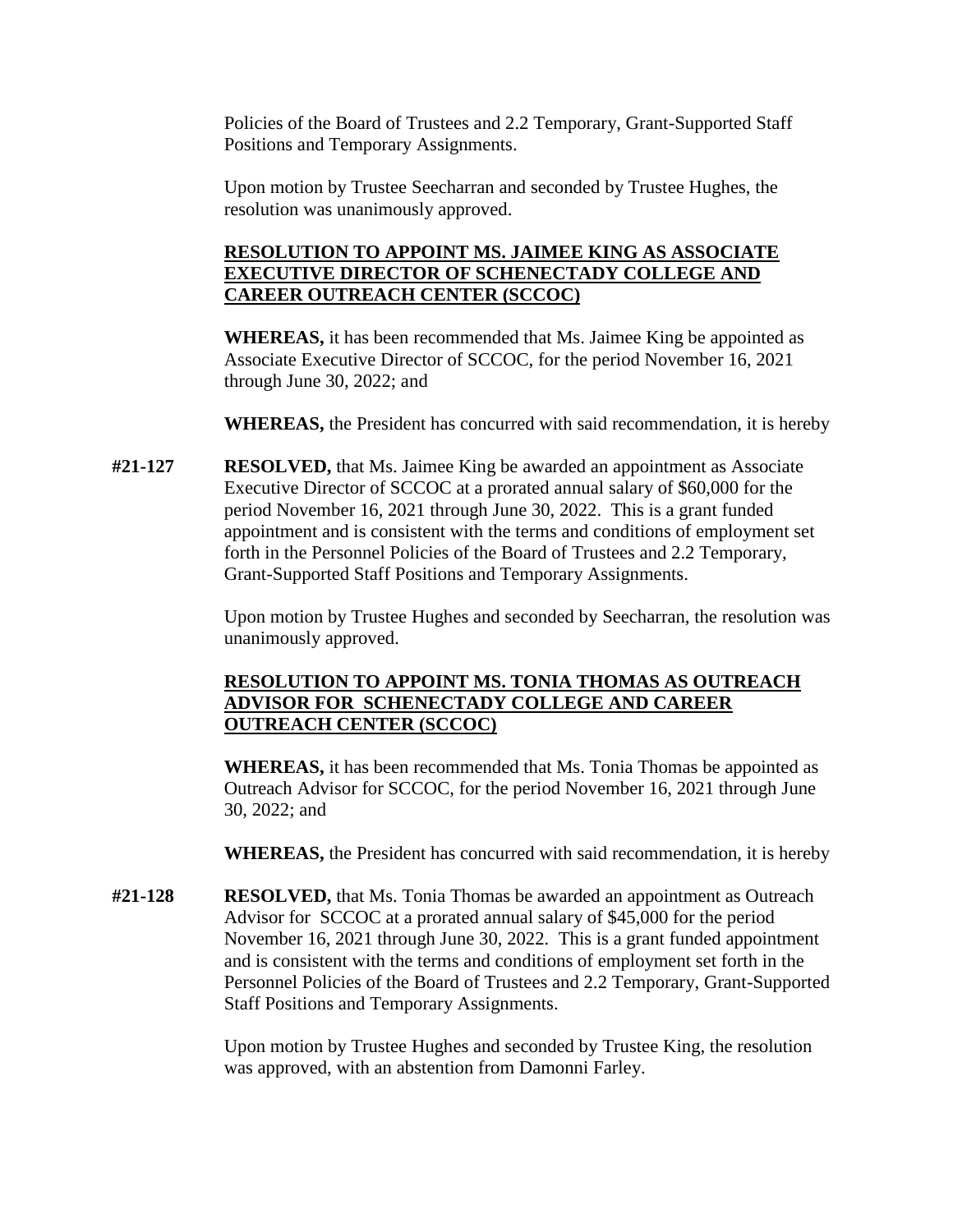# **APPOINTMENT OF MS. TIOMBE FARLEY AS INTERIM DIRECTOR OF EDUCATIONAL OPPORTUNITY PROGRAM (EOP)**

**WHEREAS**, it has been recommended that Ms. Tiombe Farley be appointed as Interim Director of Educational Opportunity Program (EOP); and

**WHEREAS**, the President concurs with said recommendation, it is hereby

**#21-129 RESOLVED**, that Ms. Tiombe Farley be appointed as Interim Director of Educational Opportunity Program (EOP) for the period commencing November 16, 2021 and continuing through February 28, 2022, or until the completion of a successful search and the appointment of a Director of EOP, subject to the terms and conditions as set forth in the Agreement between the County of Schenectady and the Chairpersons, Administrators, and Directors Association, at an annual salary of \$55,000, prorated for this period.

> Upon motion by Trustee Seecharran and seconded by Trustee Hughes, the resolution was unanimously approved.

# **RESOLUTION TO APPOINT MS. DANIELLE SLOAN AS COORDINATOR FOR WORKFORCE DEVELOPMENT AND COMMUNITY EDUCATION**

**WHEREAS,** it has been recommended that Danielle Sloan be appointed as Coordinator for Workforce Development and Community Education, for the period November 16, 2021 through August 31, 2022; and

**WHEREAS,** the President has concurred with said recommendation, it is hereby

**#21-130 RESOLVED,** that Ms. Danielle Sloan be awarded an appointment as Coordinator for Workforce Development and Community Education at a prorated annual salary of \$45,000 for the period November 16, 2021 through August 31, 2022. This appointment is consistent with the terms and conditions of employment set forth in the Personnel Policies of the Board of Trustees.

> Upon motion by Trustee King and seconded by Trustee Hughes, the following two resolutions were unanimously approved.

# **PRESIDENT OF ADMINISTRATION TEMPORARY STIPEND FOR MR. PATRICK RYAN, VICE**

**WHEREAS,** Mr. Edmund McTernan, the previous Executive Director of Human Resources, tended in his resignation effective October 27, 2021 and a search for a new Executive Director of Human Resources is underway; and

**WHEREAS**, Mr. Patrick Ryan has agreed to jointly manage the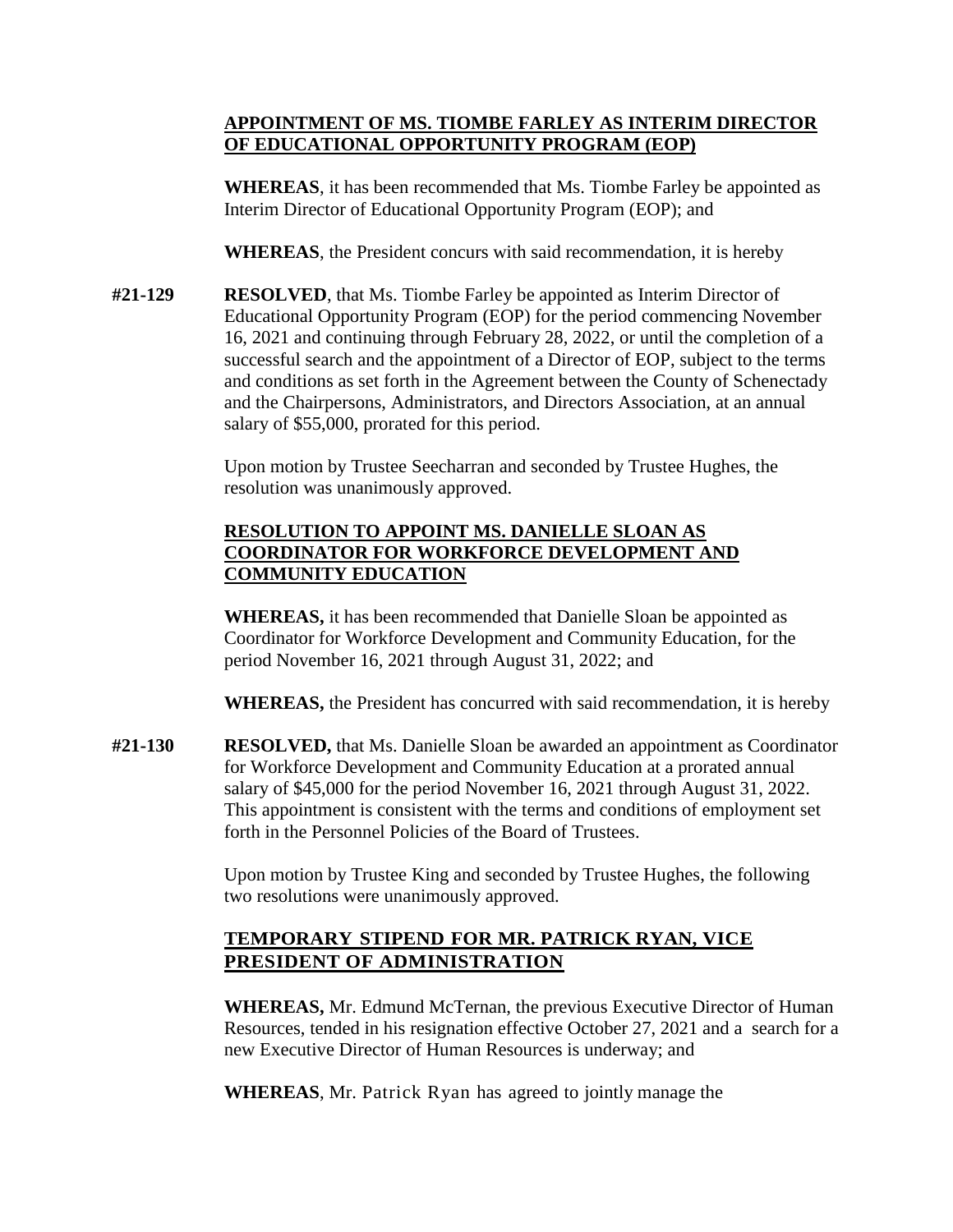responsibilities of that office until a successful search is completed; and therefore be it

**#21-131 RESOLVED,** that Mr. Patrick Ryan be compensated for this additional work and assume a bi-monthly stipend of \$500 effective immediately until such a time that the Executive Director of Human Resources is appointed and in place.

# **TEMPORARY STIPEND FOR PAULA OHLHOUS, CHIEF OF STAFF**

**WHEREAS,** Mr. Edmund McTernan, the previous Executive Director of Human Resources, tended in his resignation effective October 27, 2021 and a search for a new Executive Director of Human Resources is underway; and

**WHEREAS**, Ms. Paula Ohlhous has agreed to jointly manage the responsibilities of that office until a successful search is completed; and therefore be it

- **#21-132 RESOLVED,** that Ms. Paula Ohlhous be compensated for this additional work and assume a bi-monthly stipend of \$500 effective immediately until such a time that the Executive Director of Human Resources is appointed and in place.
- 9) Upon motion by Trustee Hughes and seconded by Trustee Farley, the resolution was unanimously approved.

# **A RESOLUTION TO ACCEPT EXCLUSIVE REAL ESTATE OPTION AGREEMENT: PURCHASE OF 222 SOUTH FERRY STREET AND ASSOCIATED PROPERTIES**

**WHEREAS,** Schenectady County is in negotiations with downtown Schenectady land and parcel owners who are interested in selling property to the County for the benefit of the College, and

**WHEREAS,** the County is in support of these purchases for the benefit of the College as SUNY Schenectady can only expand in this direction due to the Mohawk River flood plain and/or highways that surround the current campus; and

**WHEREAS**, SUNY Schenectady has already commenced expansion into the lower State St corridor with locations in the Mill Lane complex, Kindl Building and 13 State Street, and this purchase will ensure the College will have access to real estate needed for further development; and

**WHEREAS**, the County is purchasing the properties as trustee of SUNY Schenectady, and the College will seek capital funding from SUNY/State of New York which will be used to reimburse the County for fifty (50%) percent of the purchase price; and .

#### **NOW, THEREFORE BE IT**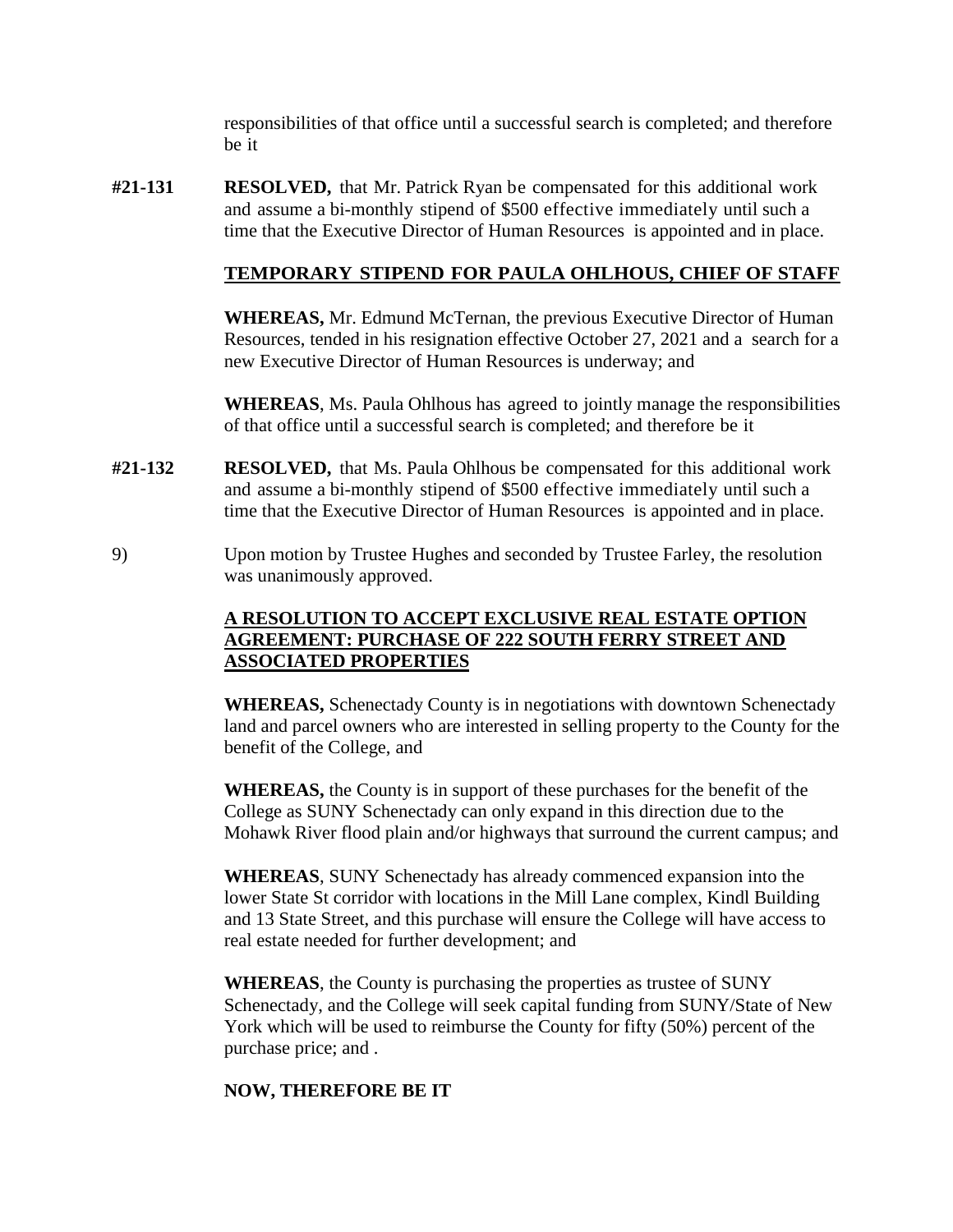- **#21-134 RESOLVED,** that the Board of Trustees approve the acceptance of an exclusive real estate option agreement for the future purchase of 222 S. Ferry Street and associated properties located in the City of Schenectady.
- 10) Upon motion by Trustee Hughes and seconded by Trustee Seecharran, the resolution was unanimously approved.

### **RESOLUTION TO INCREASE FEDERAL WORK STUDY AND STUDENT WORKER WAGES**

**WHEREAS,** Resolution 17-129 established Federal Work Study and Student Worker wages; however, these rates will change starting December 31, 2021, as the New York State minimum wage will be increased; and

**WHEREAS,** the Office of Career Services has followed the Financial Student Handbook outline on how Federal wages should be calculated and has surveyed our community based Work Study employers and is recommending that Federal Work Study and Student Worker wages be above minimum wage by between 3% and 5%, as outlined below:

 • Minimum Wage plus 3% and Minimum Wage plus 5% after one full year of academic service.

**WHEREAS,** the Office of Administration supports the recommendation from the Office of Career Services to raise the Federal Work Study and Student Worker wages in support of the scheduled increases to minimum wages; and,

 makes work study opportunities on campus and in the community more attractive to students; makes the pay more competitive with other opportunities within the **WHEREAS,** the increase presents many value added benefits for the campus community that will allow the College to more effectively utilize all funding provided by the Federal Work Study Grant awarded annually to eligible students; surrounding community, offers incentives to stay in the position longer and introduces a platform for additional applied learning opportunities with community partners and creates a collaborative, supportive environment for students to succeed and complete at SUNY Schenectady County Community College; therefore, be it,

- **RESOLVED,** that the Board of Trustees approve that the Federal Work Study and Student Worker wages be increased as outline above.
- $12)$ Upon motion by Trustee Hughes and seconded by Trustee Farley, the Board moved into an Executive Session at 6:16 pm.
- $13)$ Upon motion by Trustee Karl and seconded by Trustee Hughes, the regular Board